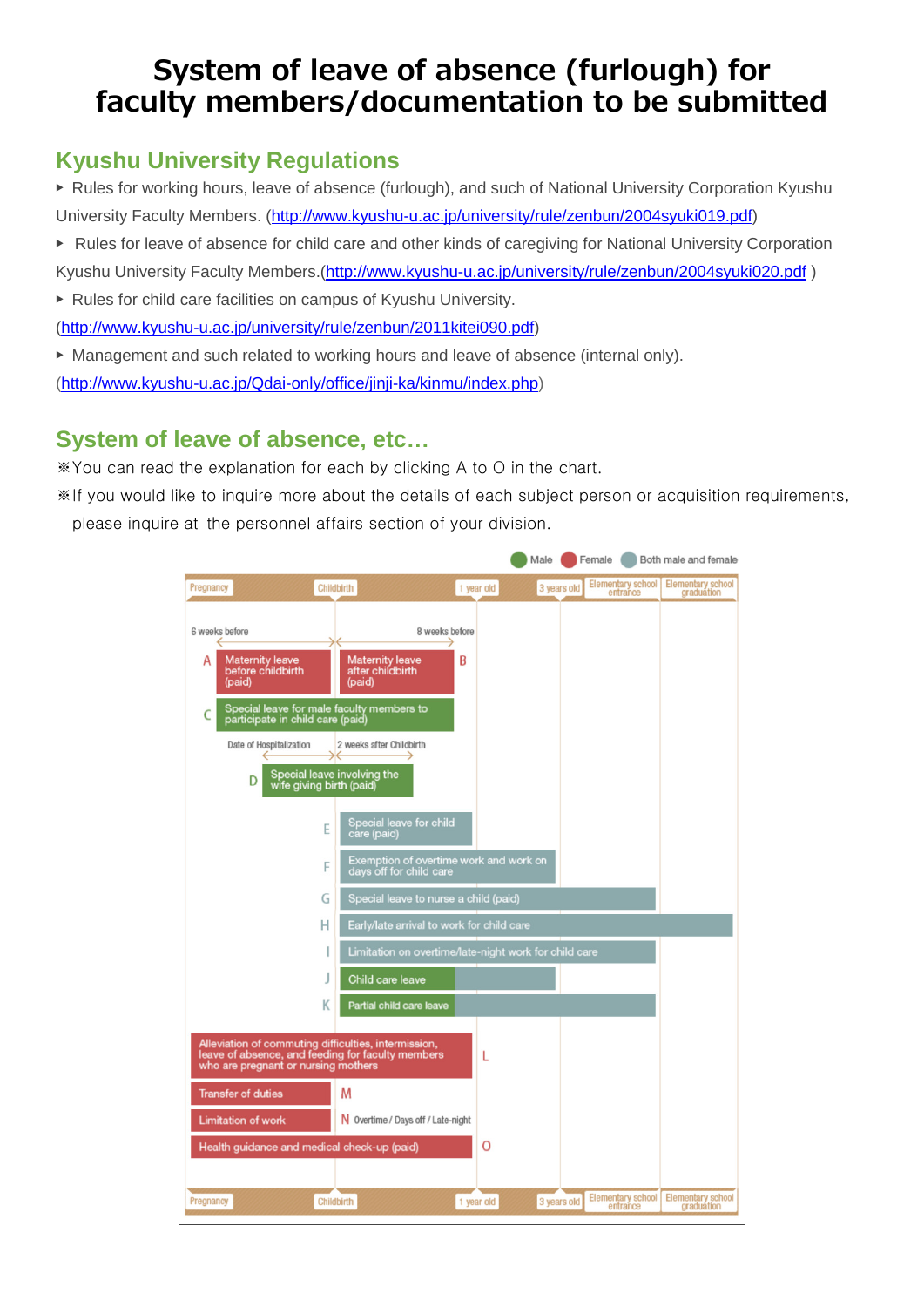- A: Maternity leave before childbirth (period of time within 6 weeks before the due date) (paid)
- \* however, unpaid for part-time faculty members and fixed-term contract faculty members.

Faculty members who are expecting to deliver their baby within 6 weeks (within 14 weeks for multiple fetuses) can take leave if they request it.

B: Maternity leave after childbirth (8 weeks starting from the day after childbirth) (paid)

\*however, unpaid for part-time faculty members and fixed-term contract faculty members.

Have faculty members who gave birth to take leave for 8 weeks from the day after giving birth.

However, this shall not be applied if 6 weeks have passed since the giving birth and the faculty member

requests to work on tasks that a doctor recognizes will not hinder the member.

C: Special leave for male faculty members to participate in child care (from 6 weeks before the due date until 8 weeks after delivery of his wife) (paid)

May be obtained for child care of a newborn or a child who is yet to enter elementary school.

For pregnancies of multiple fetuses, may be obtained from 14 weeks before the due date.

Within 5 days during the period, in denominations of 1 hour or 1 day.

D: Special leave involving the wife giving birth (from the day she is admitted to the hospital until 2 weeks after the giving birth) (paid)

\*part-time faculty members and fixed-term contract faculty members are not applicable

May be obtained when male faculty members accompany their wife to the hospital for giving birth.

Within 2 days during the period, in denominations of 1 hour or 1 day

E: Special leave for child care (for a child less than 1 year of age) (paid)

May be obtained for child care (nursing, bringing a child to and from nursery and such) of a child less than 1 year of age. 2 times a day, up to 30 minutes for each.

F: Exemption of overtime work and work on days off for child care (for a child less than 3 years old)

Can request not to work overtime or on days off in order to care for a child less than 3 years old.

G: Special leave to nurse child (for a child who is yet to enter elementary school) (paid)

May be obtained to nurse a child who is yet to enter elementary school (who is injured or sick), or to take the child to get vaccinations or physical check-ups.

For 1 subject child, up to 5 days in 1 calendar year; for 2 or more subject children, up to 10 days in 1 calendar year.

H : Early/late arrival to work for child care (for a child who is yet to enter elementary school (allowed while attending elementary school if bringing a child to and from a facility that conducts after-school child sound upbringing services specified by Child Welfare Act))

It is possible to change the starting and ending time of work within 1 hour from the original time without changing the total working hours of the whole day, to care for a child who is yet to enter elementary school, or to bring the child to and from elementary school (or a facility that conducts after-school child sound upbringing services specified by Child Welfare Act).

I: Limitation on overtime/late-night work for child care (for a child who is yet to enter elementary school)

Can request not to work overtime more than 24 hours a month and 150 hours a year to care for a child who is yet to enter elementary school.

Can request not to work between 10 pm and 5 am for caring a child who is yet to enter elementary school. (faculty members who work 2 or fewer days a week cannot make such request)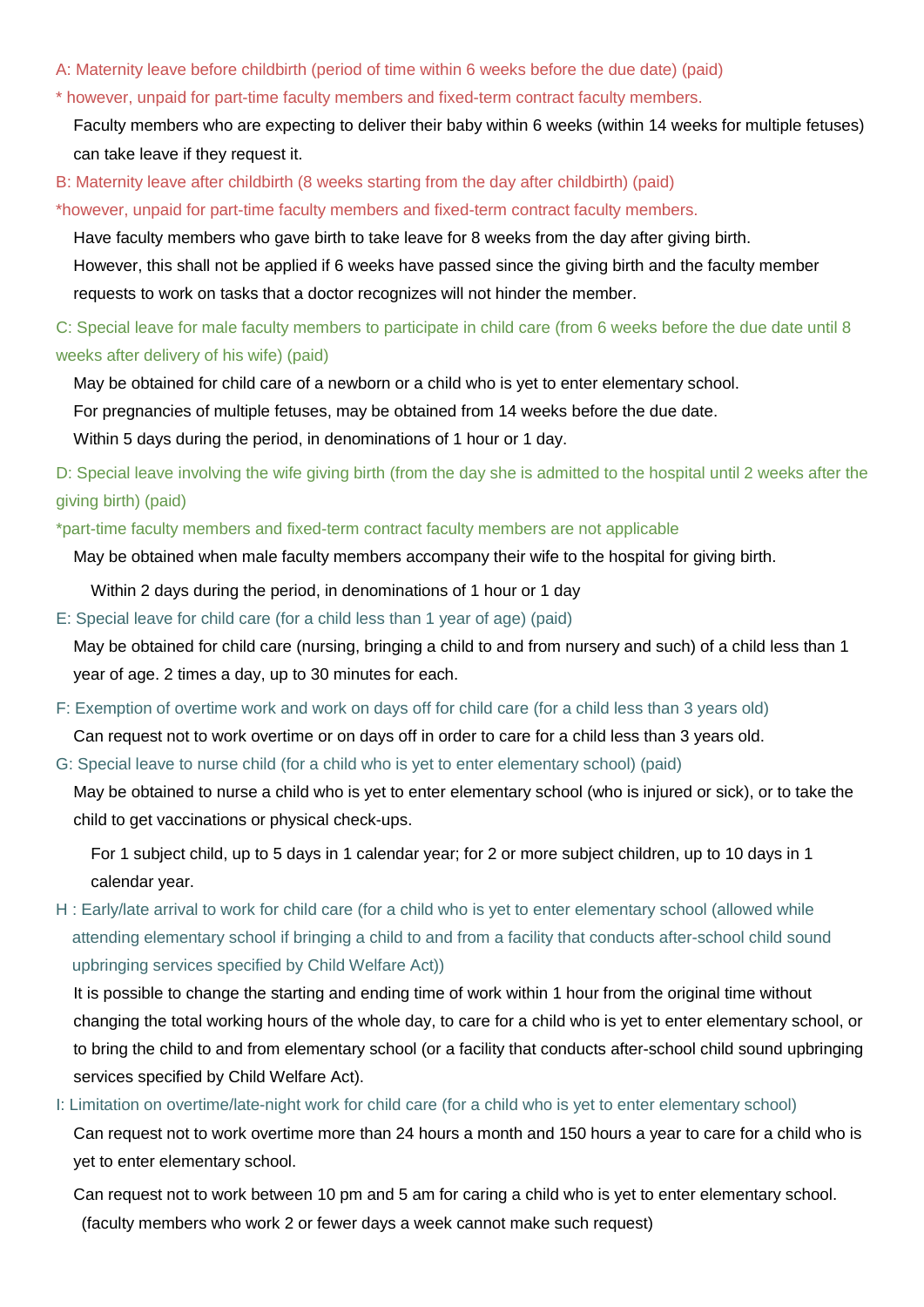#### J: Child care leave (until the child reaches 3 years old) (unpaid)

May be obtained for child care until the child reaches 3 years old.

Until the child turns 1 year of age for fixed-term faculty members and such<sup>\*</sup> and fixed-term faculty members (indefinite change) and such\*\*.

If the necessary conditions are met and both parents are taking child care leave, until the child reaches 1 year and 2 months of age.

Only once for each child.

(However, this excludes the first child care leave taken during the first 8 weeks from the date the child was born.)

The period of child care leave may be extended only once.

K: Partial child care leave (for a child who is yet to enter elementary school) (unpaid)

It is possible to take leave of absence for part of the working hours of a work day to care for a child who is yet to enter elementary school.

Cannot be obtained on days with 6 or less working hours.

It is possible to obtain up to 2 hours a day, at the beginning or at the end of the working hours, in 30 minute denominations. It is possible to obtain only at the beginning, only at the end, or both.

No limitations on the number of days obtained during applicable period.

Make a request at least 2 weeks before the start of the leave by filling in the form designated by the university.

### L: Alleviation of commuting difficulties, intermission, leave of absence, and feeding for faculty members who are pregnant or nursing mothers (from pregnancy until 1 year after childbirth)

Faculty members who are pregnant or nursing mothers may choose not to work for an alleviation of commuting difficulties, intermission, leave of absence (up to 1 week), and feeding if it will affect the well-being of the pregnant or nursing mother or unborn child.

(approval of non-demanding work) (paid)

Faculty members who are pregnant or nursing mothers may request a leave of absence (over 1 week) under the instruction of a doctor if it is recognized that their work will affect the well-being of them or their unborn child. (leave of absence for faculty members who are pregnant or nursing mothers) (paid)

\*however, unpaid for part-time faculty members and fixed-term contract faculty members.

#### M: Transfer of duties (during pregnancy)

Faculty members who are pregnant may request being transferred from their current duties to other light duties. N: Limitation of overtime work, work on days off, and late-night work for faculty members who are pregnant or nursing mothers (from pregnancy until 1 year after childbirth)

Faculty members who are pregnant or nursing mothers may request not to work overtime, on days off, or at late-night.

O: Health guidance and medical check-up of faculty members who are pregnant or nursing mothers (from pregnancy until 1 year after childbirth) (paid)

Faculty members who are pregnant or nursing mothers may take a leave for health guidance or medical check-ups.

Until 23rd week of pregnancy... once every 4 weeks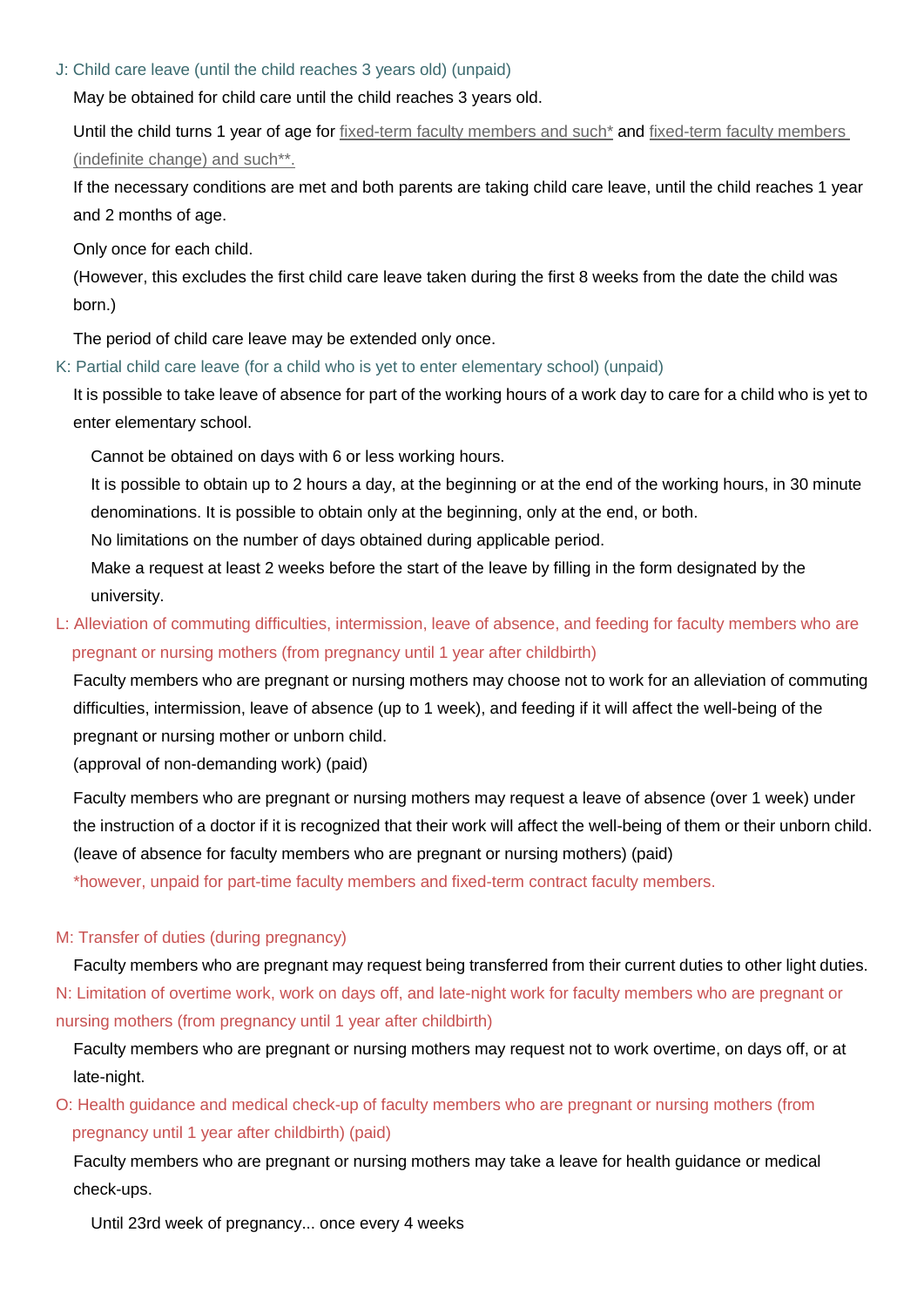From 24th week until 35th week of pregnancy... once every 2 weeks

From 36th week of pregnancy until childbirth... once a week

## Once within 1 year following childbirth (the designated number of times if there are special instructions from doctors)

#### \* Fixed-term faculty members and such:

Fixed-term faculty members, special fixed-term faculty, fixed-term clerical and technical faculty, special fixed-term clerical and technical faculty, high-level professional faculty, reemployed faculty members, fixed-term contract faculty, part-time faculty, foreign visiting lecturer, foreign visiting researcher

\*\* Fixed-term faculty members (indefinite change) and such:

Fixed-term faculty members (indefinite change), faculty members (annual salary scheme) (indefinite change), special fixed-term faculty (indefinite change), fixed-term clerical and technical faculty (indefinite change), special fixed-term clerical and technical faculty (indefinite change), high-level professional faculty (indefinite change), reemployed faculty members (indefinite change), fixed-term contract faculty (indefinite change), part-time faculty (indefinite change), foreign visiting lecturer (indefinite change), foreign visiting researcher (indefinite change)

If you would like to inquire about the details of each subject person or acquisition requirements, please inquire at the personnel affairs section of your division.

## **Documentation Necessary for Procedures**

◎The list below may not contain details regarding target groups, acquisition requirements, possible number of days that can be obtained, documentation to be submitted, and such. Documentation which is not included in the list below may be requested for confirmation. Please inquire at the personnel affairs section of your division first.

|                                                                                                                                                          |          | Paid<br>Unpaid                                              | Female<br>Faculty<br>members | Male<br>Faculty<br>members | Documentation to be<br>submitted                                |
|----------------------------------------------------------------------------------------------------------------------------------------------------------|----------|-------------------------------------------------------------|------------------------------|----------------------------|-----------------------------------------------------------------|
| <b>Health guidance and</b><br>medical check-up of<br>faculty members who are<br>pregnant or nursing<br>mothers                                           | $\Omega$ | Paid<br>(exemption<br>of exclusive<br>obligatory<br>duties) | $\circ$                      |                            | Record of leave, Copy of<br>maternity health record<br>notebook |
| <b>Alleviation of commuting</b><br>difficulties, intermission,<br>leave of absence, and<br>feeding for faculty<br>members who are<br>pregnant or nursing | L        | Paid<br>(exemption<br>of exclusive<br>obligatory<br>duties) | $\bigcirc$                   |                            | Record of leave,<br>Certificate from doctor,<br>and such        |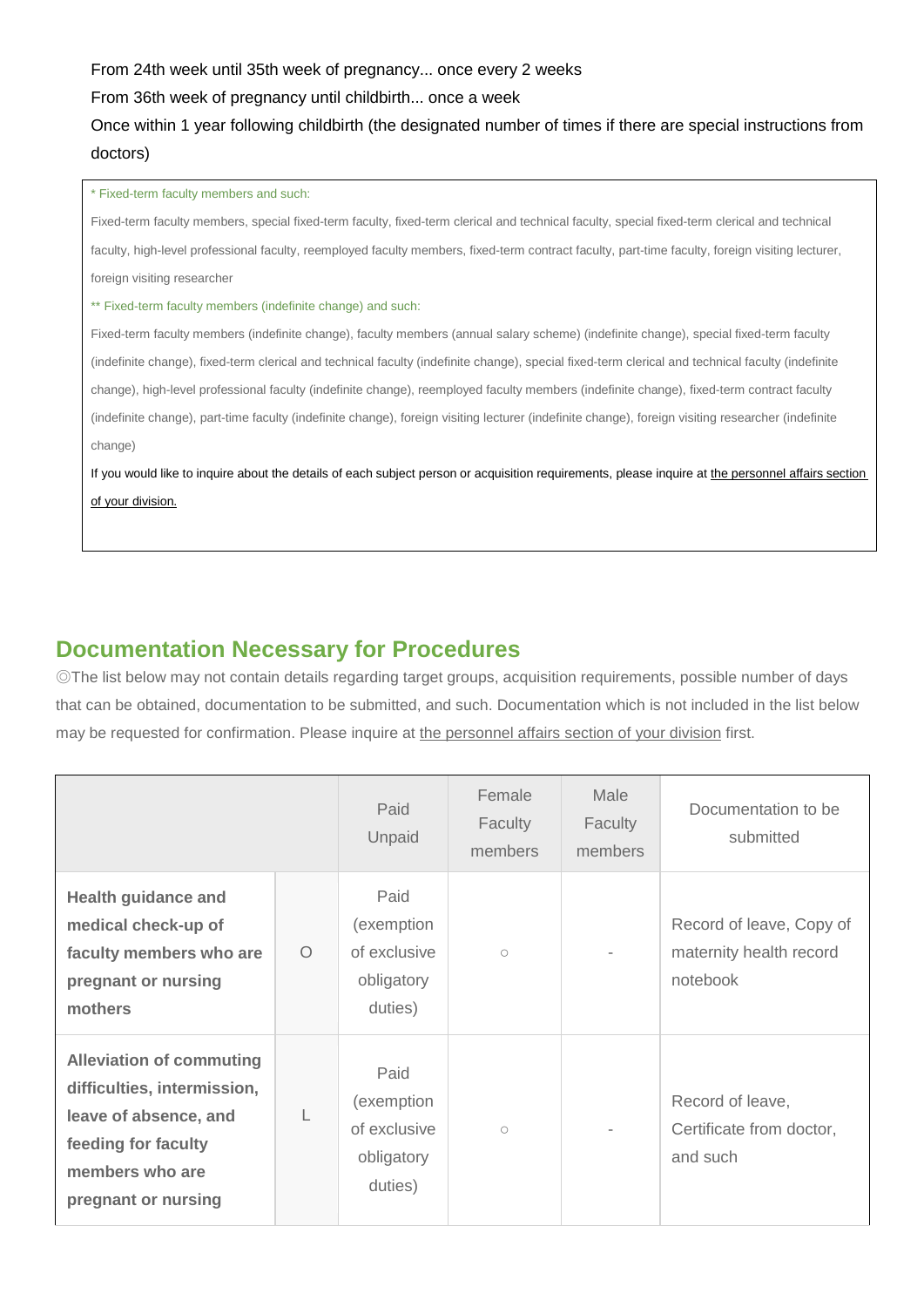|                                                                                                                                                  |              | Paid<br>Unpaid                                                                                             | Female<br>Faculty<br>members | Male<br>Faculty<br>members | Documentation to be<br>submitted                                       |
|--------------------------------------------------------------------------------------------------------------------------------------------------|--------------|------------------------------------------------------------------------------------------------------------|------------------------------|----------------------------|------------------------------------------------------------------------|
| mothers                                                                                                                                          |              |                                                                                                            |                              |                            |                                                                        |
| Leave of absence (when<br>exceeding 1 week) for<br>faculty members who are<br>pregnant or nursing<br>mothers                                     |              | Paid<br>*unpaid for<br>fixed-term<br>contract<br>faculty<br>members<br>and part-time<br>faculty<br>members |                              |                            |                                                                        |
| <b>Transfer of duties for</b><br>pregnant faculty<br>members                                                                                     | M            |                                                                                                            | $\bigcirc$                   |                            |                                                                        |
| <b>Limitation of overtime</b><br>work, work on days off,<br>and late-night work for<br>faculty members who are<br>pregnant or nursing<br>mothers | $\mathsf{N}$ |                                                                                                            | $\bigcirc$                   |                            |                                                                        |
| <b>Maternity leave before</b><br>childbirth                                                                                                      | A            | Paid<br>*unpaid for<br>fixed-term<br>contract<br>faculty<br>members<br>and part-time<br>faculty<br>members | $\bigcirc$                   |                            | Record of leave, Copy of<br>maternity health record<br>notebook        |
| <b>Maternity leave after</b><br>childbirth                                                                                                       | B            |                                                                                                            | $\bigcirc$                   |                            | Record of leave, Proof of<br>delivery date (e.g. birth<br>certificate) |
| <b>Special leave for male</b><br>faculty members to<br>participate in child care                                                                 | $\mathsf{C}$ | Paid                                                                                                       |                              | $\bigcirc$                 | Record of leave                                                        |
| <b>Special leave involving</b><br>wife giving birth                                                                                              | D            |                                                                                                            |                              | $\bigcirc$<br>*Does not    | Record of leave                                                        |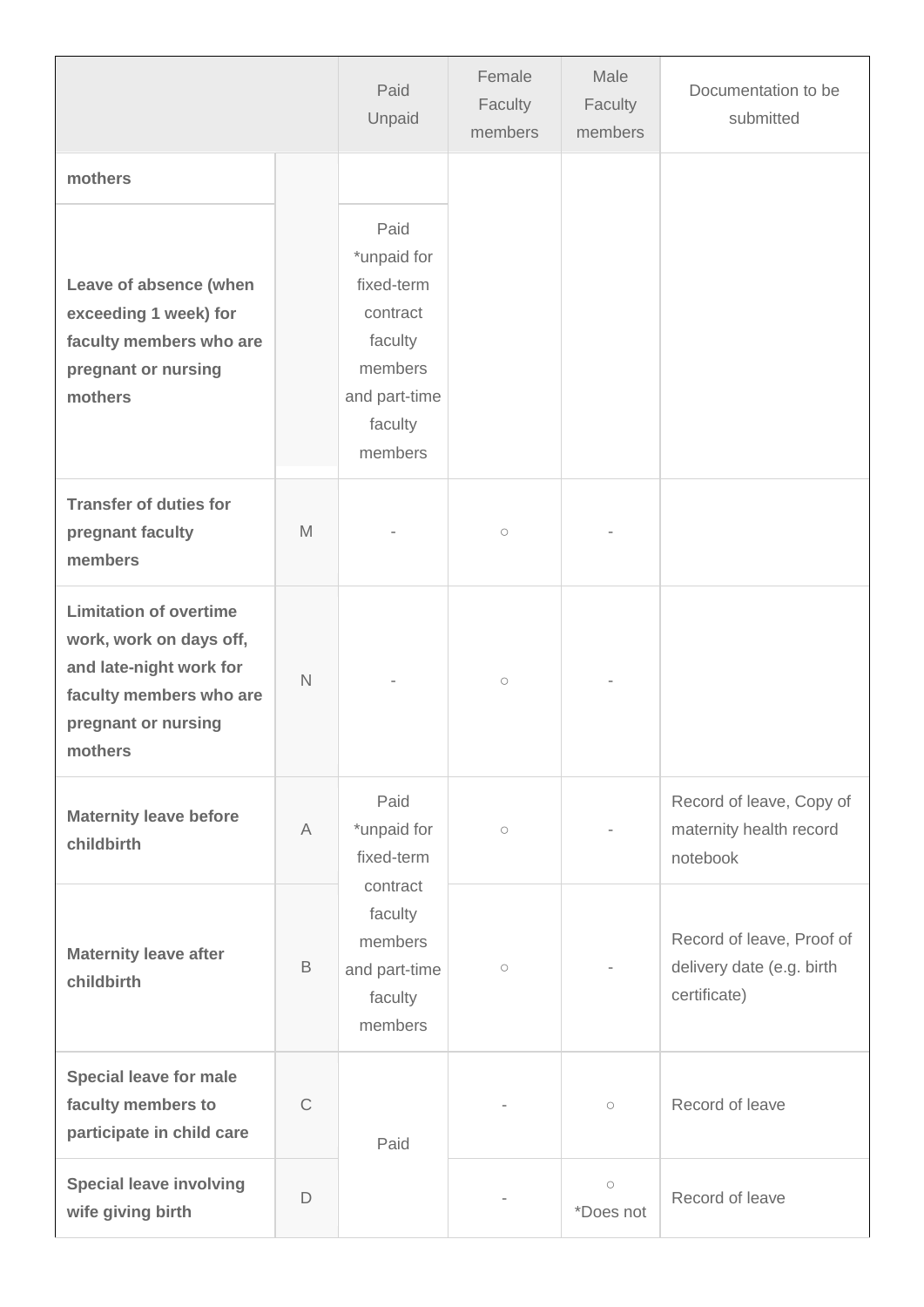|                                                                             |   | Paid<br>Unpaid | Female<br>Faculty<br>members | Male<br>Faculty<br>members                                                                         | Documentation to be<br>submitted                                                                                                                                                                                                             |
|-----------------------------------------------------------------------------|---|----------------|------------------------------|----------------------------------------------------------------------------------------------------|----------------------------------------------------------------------------------------------------------------------------------------------------------------------------------------------------------------------------------------------|
|                                                                             |   |                |                              | apply to<br>fixed-term<br>contract<br>faculty<br>members<br>and<br>part-time<br>faculty<br>members |                                                                                                                                                                                                                                              |
| <b>Special leave for child</b><br>care                                      | E |                | $\bigcirc$                   | $\bigcirc$                                                                                         | Record of leave                                                                                                                                                                                                                              |
| <b>Special leave to nurse</b><br>child                                      | G |                | $\bigcirc$                   | $\bigcirc$                                                                                         | Record of leave                                                                                                                                                                                                                              |
| Early/late arrival to work<br>for child care                                | H |                | $\bigcirc$                   | $\bigcirc$                                                                                         | "Request for Limitation on<br>overtime work, limitation<br>on late-night work,<br>early/late arrival to work"                                                                                                                                |
| <b>Exemption of overtime</b><br>work and work on days<br>off for child care | F |                | $\bigcirc$                   | $\circ$                                                                                            |                                                                                                                                                                                                                                              |
| <b>Limitation on</b><br>overtime/late-night work<br>for child care          |   |                | $\bigcirc$                   | $\bigcirc$                                                                                         | "Request for Limitation on<br>overtime work, limitation<br>on late-night work,<br>early/late arrival to work"                                                                                                                                |
| <b>Child care leave</b>                                                     | J | Unpaid         | $\bigcirc$                   | $\circ$                                                                                            | "Request form for child<br>care leave",<br>documentation to prove<br>name, relationship, and<br>date of birth of the child<br>related to the applicant<br>(Certificate of Items<br><b>Stated in Resident</b><br>Register, birth certificate, |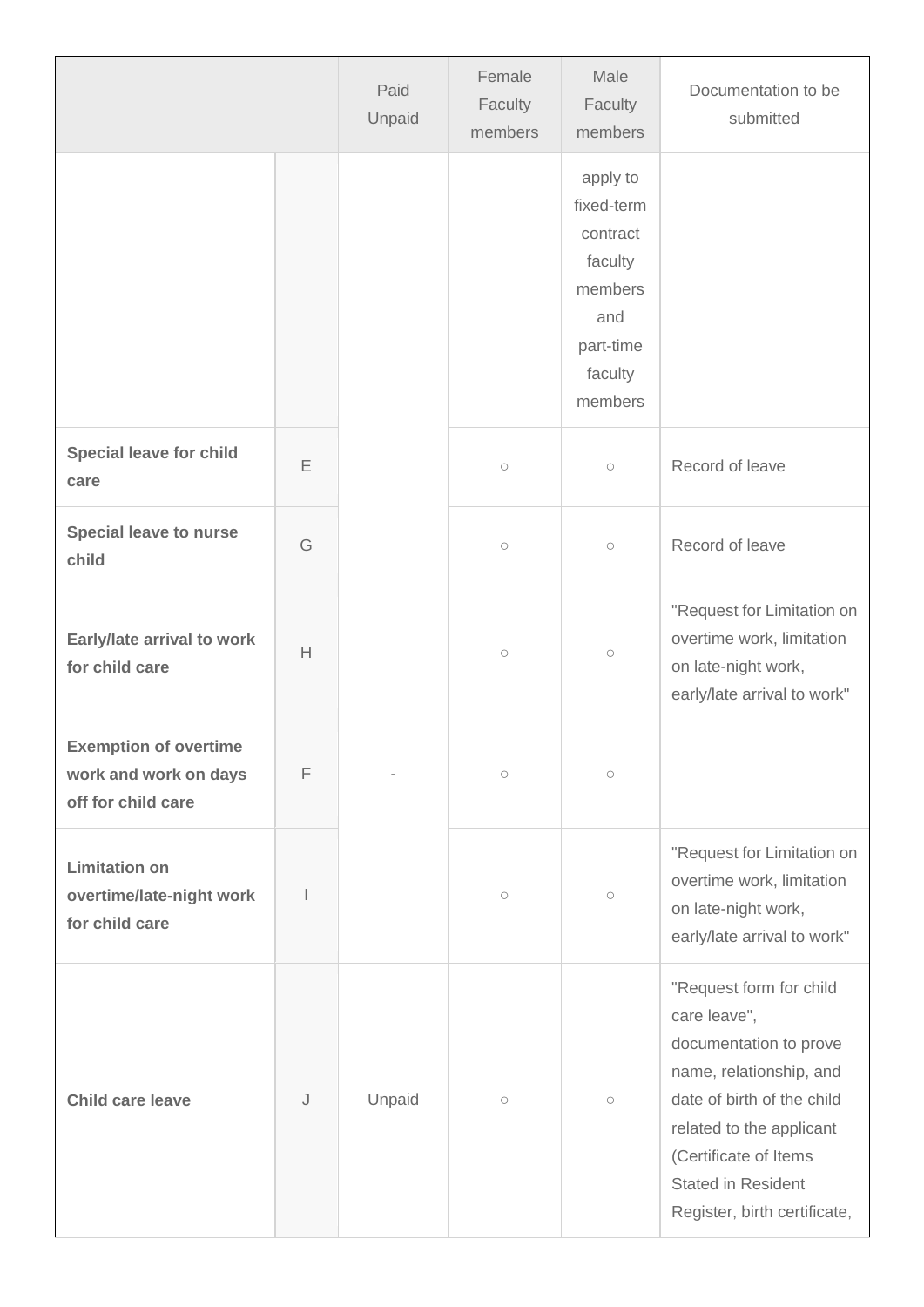|                                 |   | Paid<br>Unpaid | Female<br>Faculty<br>members | Male<br>Faculty<br>members | Documentation to be<br>submitted                                                                                                                                                                                                                                                                                                                                                                                                                                                  |
|---------------------------------|---|----------------|------------------------------|----------------------------|-----------------------------------------------------------------------------------------------------------------------------------------------------------------------------------------------------------------------------------------------------------------------------------------------------------------------------------------------------------------------------------------------------------------------------------------------------------------------------------|
|                                 |   |                |                              |                            | Certificate of Acceptance<br>of Birth Certificate, and<br>such*copies accepted)<br>*"Request form for<br><b>Changing Scheduled</b><br>Start Date of child care<br>leave" when changing the<br>scheduled start<br>date*"Notification of<br>Change in Condition of<br>Leave and such" when<br>returning to work before<br>the requested period<br>expires*"Notification of<br>Withdrawal of Request<br>for Leave" when<br>withdrawing request<br>before the scheduled<br>start date |
| <b>Partial child care leave</b> | K |                | $\bigcirc$                   | $\bigcirc$                 | "Request Form for Partial<br>leave for child care",<br>documentation to prove<br>name, relationship, and<br>date of birth of child<br>related to the request                                                                                                                                                                                                                                                                                                                      |

\*Necessary to submit "Notification of Change in Condition of Leave and such" when a change in leave of absence occurs.

## **Benefits and such related to leave for childbirth/child care**

### Benefits or allowance for child care leave

When those who are generally covered by the employment insurance fulfill certain conditions, they will receive the benefits during the time they are taking leave of absence to care their child who is less than 1 year of age, 1 year and 2 months (with Mom & Dad Child Care Leave Plus system), or less than 1 year and 6 months old if the child cannot enter a nursery school.

#### Exemption of premiums on social insurance during leave of absence for childbirth/child care

From the month the request is made till the month before the work return date (termination of child care leave).